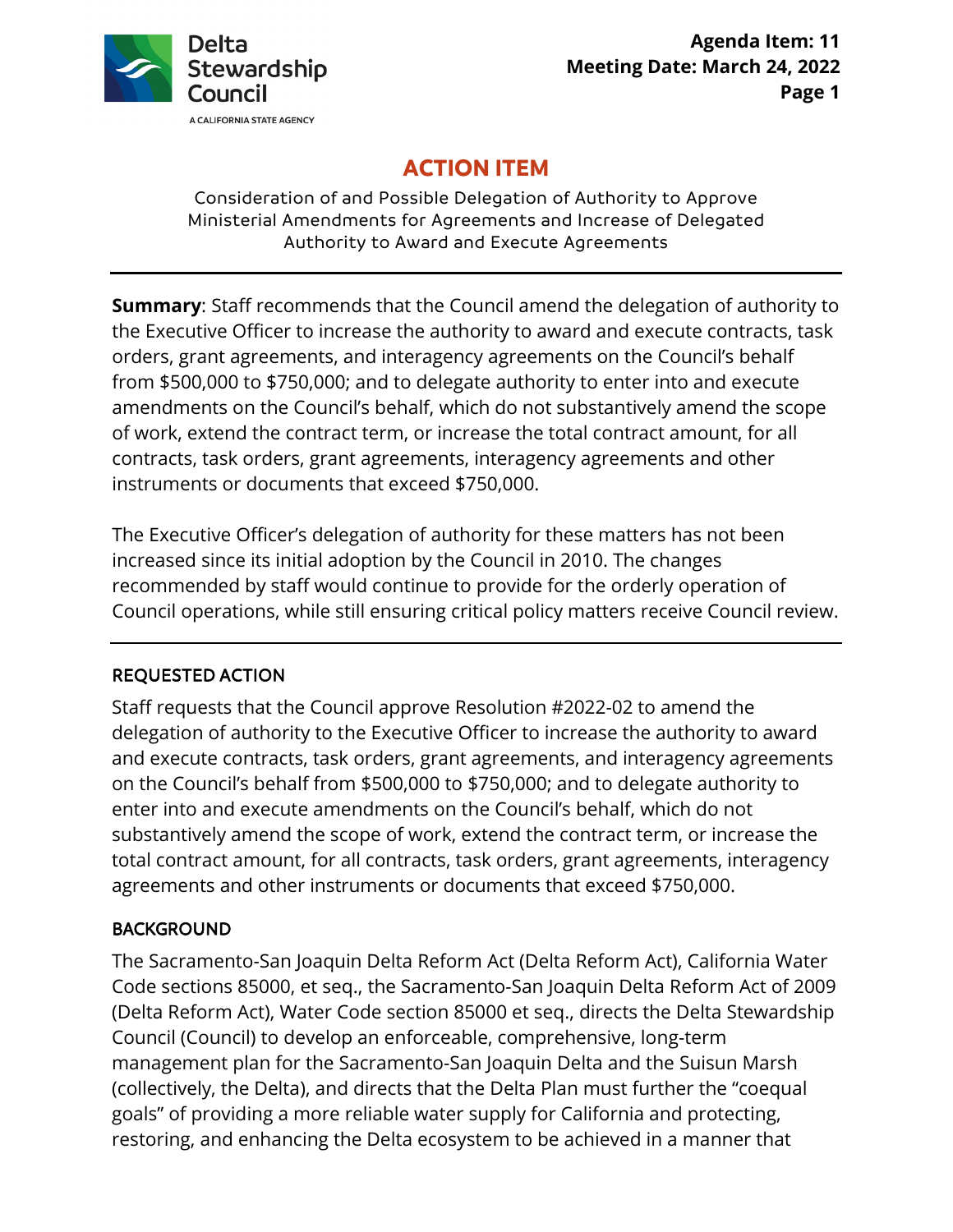protects and enhances the unique cultural, recreational, natural resource, and agricultural values of the Delta as an evolving place (Water Code §§ 85300, 85054). The mission specific to the Delta Science Program is to "provide the best possible unbiased scientific information to inform water and environmental decision-making in the Delta" to be carried out, in part, through funding research, synthesizing and communicating scientific information to policymakers and decisionmakers, and promoting independent scientific peer review. (Cal. Wat. Code § 85280(b)(4).)

To achieve its mission and the mission of the Delta Science Program, the Council's powers include the power to enter into contracts and to disburse funds through grants, public assistance, loans, and contracts. (Wat. Code §§ 85210, 85213, and 85280(b)(4).) The Council may also delegate administrative functions to Council staff. (Wat. Code § 85210(d).)

At its April 2010 Meeting, the Council approved a delegation of authority for the Executive Officer to award and execute contracts, task orders, grant agreements, and interagency agreements on the Council's behalf up to \$500,000. The current delegation of authority to the Executive Officer (adopted April 2010) also directs the Executive Officer to bring the following matters to the attention of the Council "at a meeting or other appropriate communication":

- (a) Matters of a unique or unusual nature.
- (b) Matters that appear to depart from the policies of the Council.
- (c) Matters involving significant policy questions.
- (d) Highly controversial or potentially controversial matters.
- (e) Matters that involve a substantial risk of litigation.
- (f) Any matter that a member of the Council requests to be brought to the attention of the Council.
- (g) Any matter that, in the judgment of the Executive Officer, should be brought to the attention of the Council.

## JUSTIFICATION

To provide for the orderly administration of the day-to-day affairs, it is commonplace for state boards, departments, and offices to delegate certain matters to staff. The Delta Reform Act gives the Council the power to delegate. The Executive Officer's delegation of authority in this respect has not been adjusted since it was adopted in 2010.

The proposed increase in the delegated amount to no more than \$750,000 for the Executive Officer to enter into and execute contracts (and their amendments) and the proposed delegation for ministerial amendments for contracts that exceed that